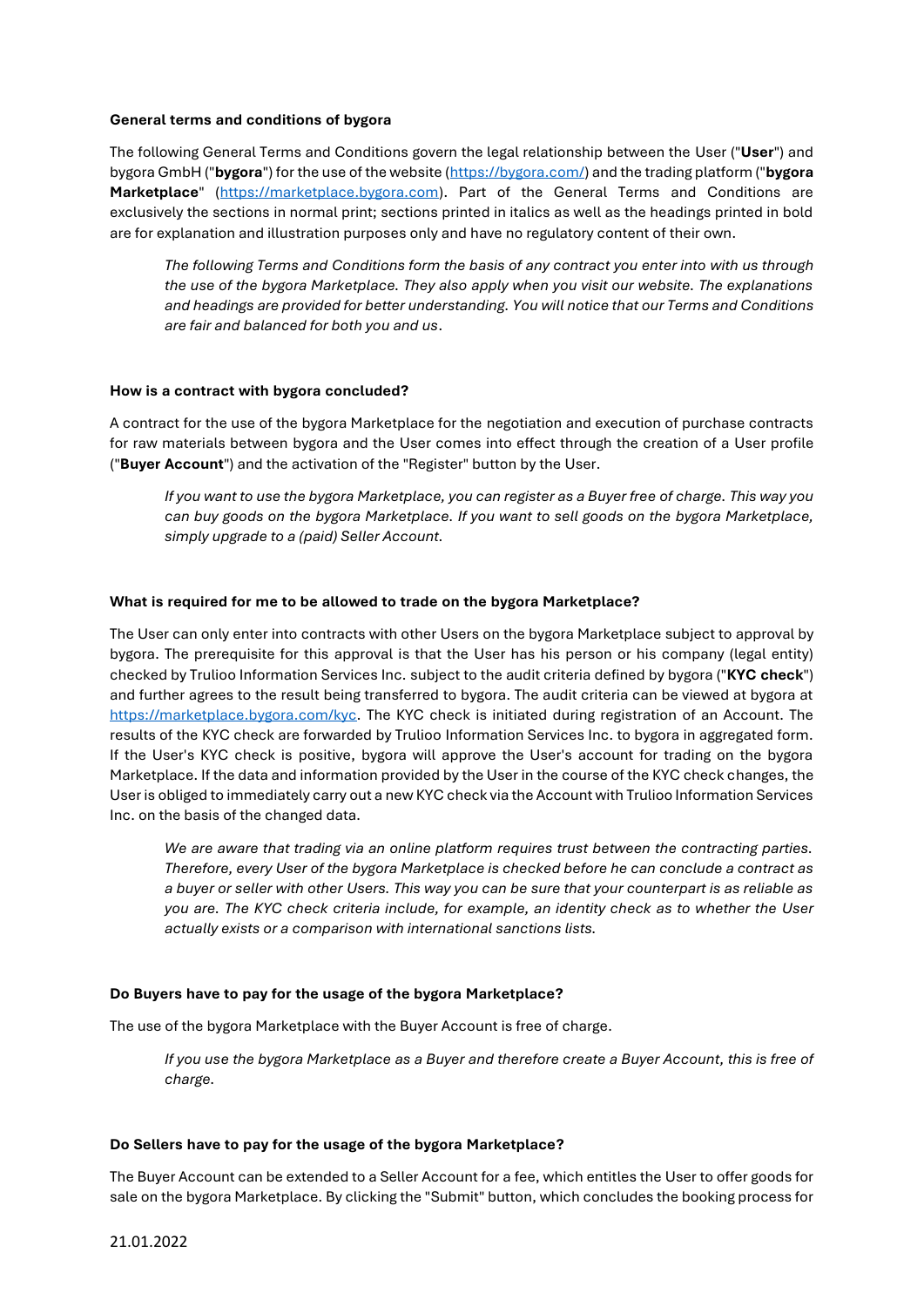the Seller Account, the User makes an offer to amend the usage contract subject to the then applicable price conditions, which can be viewed at [https://marketplace.bygora.com/pricing/.](https://marketplace.bygora.com/pricing/) bygora accepts this offer by providing the Seller Account. bygora is not obliged to enter into the contract.

*With the Seller Account you can offer goods for sale on the bygora Marketplace. You also have all the functions of the Buyer Account. The Seller Account can be booked directly online. The current prices of the monthly usage fee and the services to be performed by bygora can be found at https://marketplace.bygora.com/pricing/.*

# **Can I try out the Seller Account at discounted rates?**

If the User upgrades the Buyer Account to a paid Seller Account, the first year of the contract is always preceded by a one-time, 6-month "**Trial Period**". The price for the use of the Seller Account during the Trial Period is set out in the current price conditions, available at [https://marketplace.bygora.com/pricing/.](https://marketplace.bygora.com/pricing/) After expiry of the Trial Period, the User is obliged to pay the monthly usage fee for the Seller Account at full price, available at [https://marketplace.bygora.com/pricing/.](https://marketplace.bygora.com/pricing/) This does not apply if the User terminates the Seller Account during the Trial Period with a notice period of at least 30 days to the end of the Trial Period – as stipulated under the question "How can I terminate the contract with bygora?". If the Seller Account is not terminated during the Trial Period, the Trial Period ends and a new, full Contract Year (12 months) begins for the Seller Account at the then valid price conditions, available at [https://marketplace.bygora.com/pricing/.](https://marketplace.bygora.com/pricing/)

*bygora offers you the possibility to test the services of a seller account on the bygora Marketplace for 6 months. The Trial Period can be terminated with a notice period of at least 30 days to the end of the Trial Period. If you terminate the Seller Account during the Trial Period, you will not incur any further obligations. If we were able to convince you of our services, you do not need to take any further action – a new contract year begins for your Seller Account at the end of the Trial Period at the then valid conditions and prices.*

# **How much is the commission from bygora on my sales and is this offset against my monthly usage fee?**

If the User of a Seller Account concludes a purchase contract with the User of a Buyer Account on the bygora Marketplace, the User of the Seller Account owes bygora a commission in the amount of the currently valid commission conditions, available at [https://marketplace.bygora.com/pricing/.](https://marketplace.bygora.com/pricing/) The commissions accrued within one month in favor of bygora are offset against the usage fee of the User of the Seller Account for the respective month. If the amount of the respective monthly commission exceeds the monthly usage fee, the User of the Seller Account owes only the commission in full; the respective monthly User fee is completely absorbed by the commission.

*To keep the bygora Marketplace alive and to be able to constantly develop it for your benefit, we have decided to charge a monthly fee for the use of the functions of a Seller Account and a commission to be paid by the parties. The current commission amount can be found here: [https://marketplace.bygora.com/pricing/.](https://marketplace.bygora.com/pricing/) The monthly usage fee represents a minimum fee. The commission is included in the usage fee until the commission exceeds the usage fee. If the commission for a month is higher than the monthly usage fee, the usage fee for this month is completely absorbed in the commission and you only pay the (full) commission amount.*

# **As a seller, how do I pay my monthly usage fee and commission?**

The payment of the monthly usage fee and, if applicable, the commission can be made by the User of a Seller Account by means of the payment tools offered on the bygora Marketplace. Payment by means of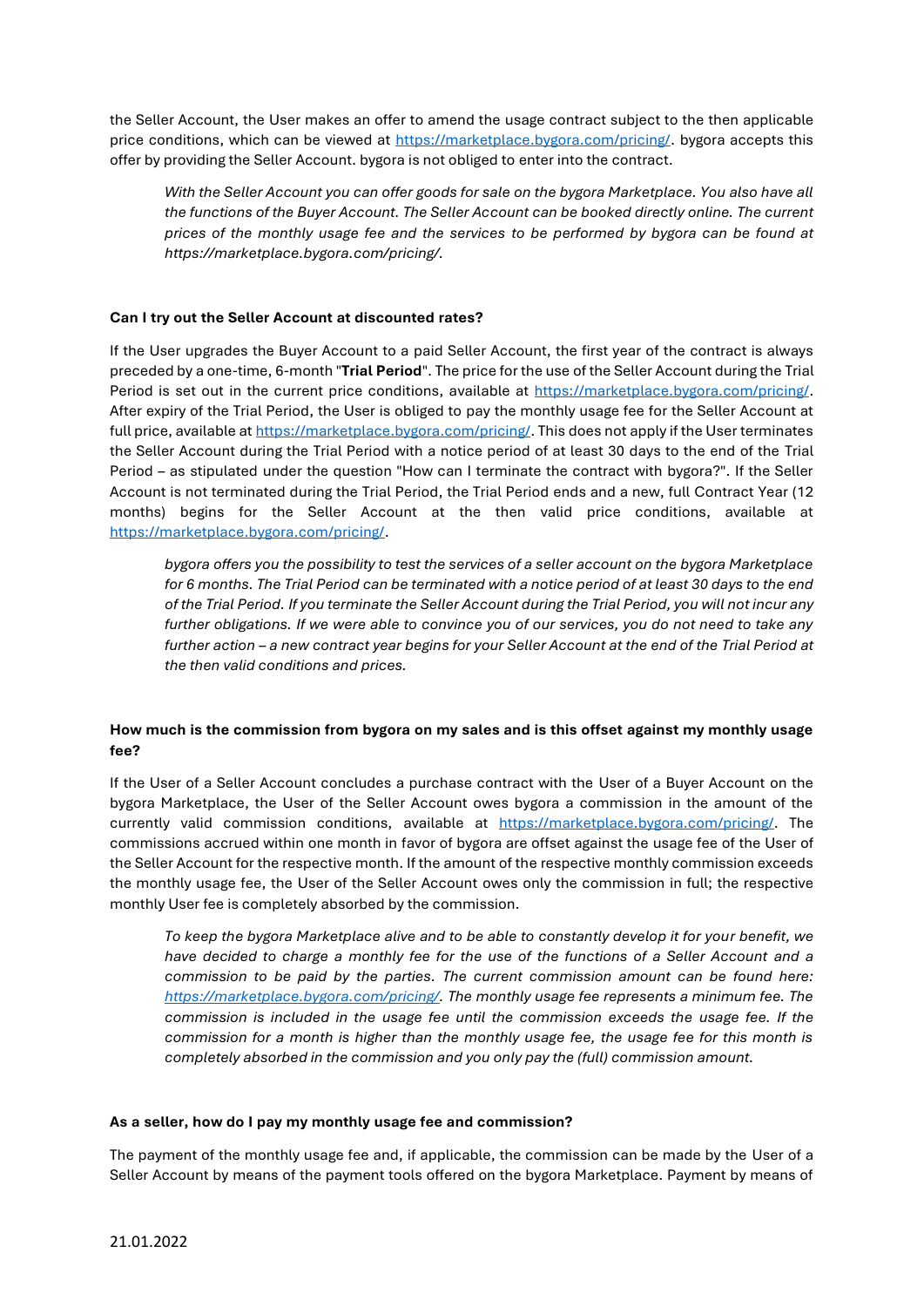one of the payment tools is subject to the terms and conditions as well as the privacy policy of the provider of the respective payment tool:

- for the payment service provider Stripe at https://stripe.com/de/legal and https://stripe.com/de/privacy;
- for the payment service provider PayPal at https://www.paypal.com/de/webapps/mpp/ua/Useragreement-full and https://www.paypal.com/de/webapps/mpp/ua/privacy-full.

*For payment, bygora uses service providers. Depending on which payment method you choose the terms and conditions of this payment service provider and its privacy policy apply.*

# **Can I add additional Users as a buyer or seller?**

The Admin User of a Buyer Account or Seller Account may invite other natural persons to use his respective account. But every natural person needs their own account. This feature will be available from 2022.

*If you want to work as a team on the bygora Marketplace, you can add more people. For security reasons, each User needs his own account.*

# **When does the invoice from bygora have to be paid?**

Claims by bygora for the use of a Seller Account must be settled within 30 days of the invoice date at the latest. The invoice is issued monthly.

*Invoices are issued monthly and to be paid within 30 days.*

# **What is the duration of the contract for Buyers?**

The contract with bygora for the free Buyer Account is concluded for an indefinite period.

*Buyers can use the bygora Marketplace permanently and free of charge.*

# **What is the duration of the contract for Sellers?**

The contract period of the Seller Account is 12 months from the conclusion of the contract (above and hereinafter "**Contract Year**"). If the contract is not terminated, it shall be extended by a further contract year at the end of the then current Contract Year at the then applicable price conditions, available at [https://marketplace.bygora.com/pricing/.](https://marketplace.bygora.com/pricing/) The contract for the free Buyer Account is concluded for an indefinite period.

*You do not need to do anything else to renew your contract with bygora. The contract is automatically extended for another year. For the new Contract Year, the price conditions at the time of renewal apply.*

# **How can I terminate my contract with bygora?**

The User may terminate the free part of the contract (Buyer Account) at any time in text form by sending an e-mail to support@bygora.com. Both contracting parties may terminate the contract for the Seller Account in text form with a notice period of 3 months to the end of the respective Contract Year; the User must send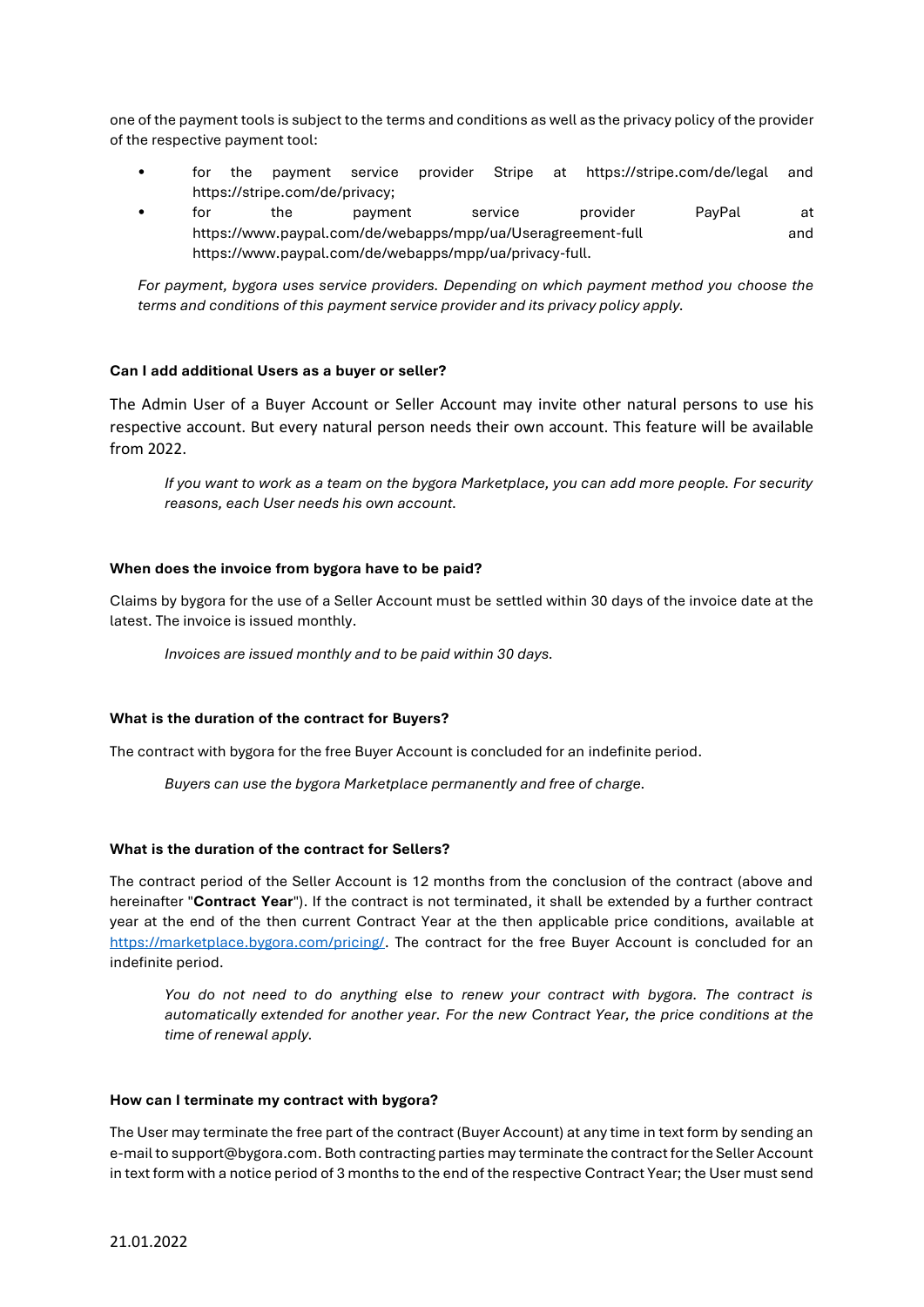the notice of termination to support@bygora.com. The right to extraordinary termination remains unaffected.

*You can cancel the free Buyer Account at any time if you no longer wish to use the services of bygora. If you have booked a Seller Account, you can terminate it at the end of the respective Contract Year with a notice period of 3 months. If, for example, you concluded a contract with bygora on May 1st, you would have to terminate it by January 31st of the following year at the latest. The termination can be made e.g., by e-mail.*

#### **How does the bygora Marketplace work?**

#### General Functioning

On the bygora trading platform ("**bygora Marketplace**"), entrepreneurs (within the meaning of § 14 of the German Civil Code) can offer goods for sale to other Users of the bygora Marketplace (User of the Buyer Account and Seller Account in this case together referred to as "**Prospective Buyer**") at a price set by the User of the Seller Account. Furthermore, the Users of the bygora Marketplace can conduct contract negotiations on the bygora Marketplace and subsequently conclude a purchase contract under the contract conditions stipulated by the User of the Seller Account or jointly negotiated.

*If this is too "legal" for you – on the bygora Marketplace a Seller can offer goods and a Buyer can buy these goods. Seller and Buyer can also conduct contract negotiations, which are saved by bygora. Furthermore, bygora offers the possibility that the purchase price can be paid directly on the bygora Marketplace via a secure escrow account. Contact us if you would like to have the services and advantages of the bygora Marketplace explained to you personally. Our sales team is looking forward to hearing from you!*

#### Sale of goods with fixed prices,

The goods can be offered by the User of a Seller Account at a purchase price determined per quantity unit of the goods. The Prospective Buyer can select goods from the offer of a User of a Seller Account and collect them in a so-called shopping cart via the button "add to cart". By clicking the button "Place order", the Prospective Buyer submits a binding acceptance to the User of the respective Seller Account to purchase the goods saved in the shopping cart. Before placing the order, the Prospective Buyer may view and change the data at any time. The contract conditions specified by the User of the Seller Account apply to the purchase contract; bygora has no influence on these contract conditions. After clicking the " Place order " button, bygora sends the Prospective Buyer an automatic order confirmation by e-mail, in which the order of the Prospective Buyer is listed again and which the Prospective Buyer can print out using the "print" function. The automatic order confirmation sent by bygora in the name of and with effect for and against the User of the Seller Account constitutes the acceptance of the offer by the User of the Seller Account. The User of the Seller Account is obliged to treat the order confirmation sent by bygora as if he himself had submitted the order confirmation to the Prospective Buyer. Furthermore, the User of the Seller Account is obliged to keep the goods and prices offered on the bygora Marketplace up to date at all times and to ensure that he can fulfil the purchase contracts concluded via the bygora Marketplace.

*As a Seller, you can offer goods at a fixed price. As a Buyer, you can purchase the goods directly from the Seller via the bygora Marketplace. To facilitate processing for both parties, the order confirmation from bygora is deemed to be the declaration of acceptance on behalf of the Seller. If you are a Seller, it is in your own interest to always keep your stock of goods offered at fixed prices up to date.*

#### Sale of goods with contract negotiation

The goods can be offered by the User of a seller account without setting a purchase price. In this case, the Prospective Buyer can ask the Seller for an offer via a communication tool integrated in the bygora Marketplace ("**bygora Messenger**") using the button "request quote" or submit an offer to the User of the Seller Account. If the User of the Seller Account and the Prospective Buyer agree, the User of the Seller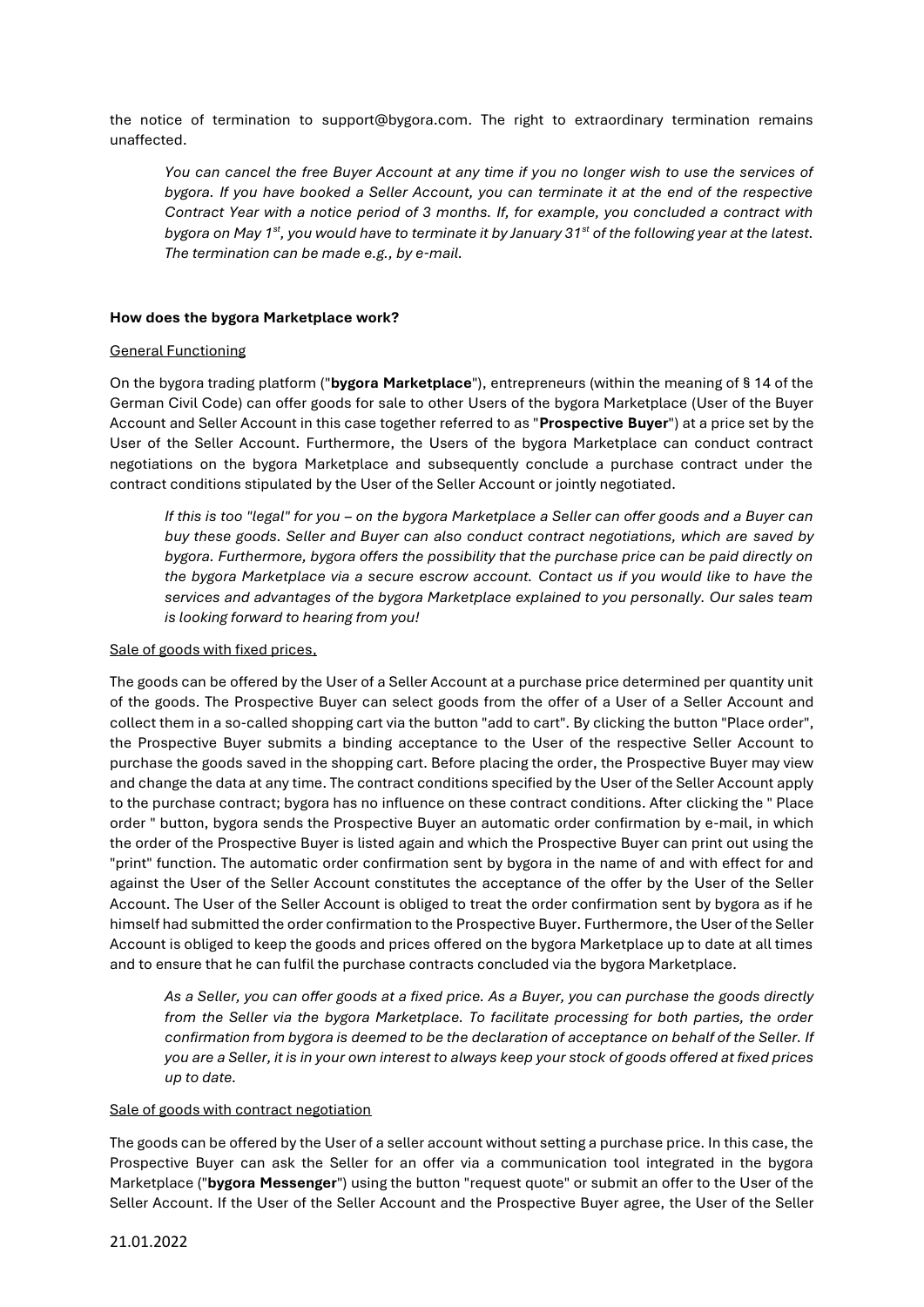Account can create a custom order via the bygora Marketplace, which the Prospective Buyer can accept on the bygora Marketplace. For the purchase contract, the contractual conditions negotiated between the User of the Seller Account and the Prospective Buyer on the bygora Messenger apply and are to be taken into account by the User of the Seller Account when creating the purchase offer; bygora has no influence on the contract negotiation or the contractual conditions. The Prospective Buyer can accept the purchase offer by pressing the button "Place order". bygora then sends the Prospective Buyer an automatic order confirmation by e-mail, in which the order of the Prospective Buyer is listed and which the Prospective Buyer can print out via the function "print". The User of the Seller Account is obliged to treat the order confirmations sent by bygora as if he himself had submitted the order confirmation to the Prospective Buyer. Regarding goods offered on the bygora Marketplace, the Users are not entitled to conclude a sales contract or other sales contracts outside of the bygora Marketplace. Furthermore, with regard to goods offered on the bygora Marketplace, the Users are not entitled to conduct the contract negotiations with other means of communication than the bygora Messenger; should the Users infringe this rule, the Users mutually acknowledge that the correspondence beyond the bygora Messenger does not become the basis of the contract or content of the contract.

*If you are a Seller, you can offer your goods on the bygora Marketplace. As a Prospective Buyer, you can enter into contract negotiations with the Seller. For this purpose, you use our bygora Messenger, which records the contract negotiations. If you agree with the other contracting party, the Seller can create a final custom order, which the* Prospective Buyer *can accept on the bygora Marketplace. In order not to jeopardize the special functions and the special transaction security of the bygora Marketplace, goods offered to another User on the bygora Marketplace may not be purchased by Users beyond the bygora Marketplace nor may any means of communication other than the bygora Messenger be used. It is in your own interest to comply with these provisions.*

# Data backup through the bygora Messenger

The User of the Seller Account and the Prospective Buyer are obliged to conduct contract negotiations exclusively via the bygora Messenger. The bygora Messenger saves information on the persons involved in the negotiation, the date and time of the communication as well as the content of the communication with regard to the sale of goods. With the creation of a purchase offer by the User of the Seller Account, the relevant correspondence on the bygora Messenger is automatically attached to the purchase offer as a PDF-document and made the basis of the purchase contract.

*The bygora Messenger logs your communication with other Users and when you conclude a contract, a log is automatically created from the communication, which is attached to the purchase contract. Thus, the contract negotiations as well as the content of the contract are recorded, even if there is ever a dispute about a purchase contract or contract content.*

# Payment

The payment of the goods takes place directly between the Users of the bygora Marketplace exclusively on the bygora Marketplace via the payment tools selected by the User of the Seller Account. For this purpose, the User of the Seller Account must transmit his payment data of the payment service provider chosen by him to his contractual partner and respectively deposit these data on the bygora Marketplace. If the total amount of the transaction does not exceed the value of EUR 10,000.00, the User of the Seller Account can process the payment on the bygora Marketplace with the payment tools "Stripe", "Escrow.com" and "PayPal Commerce". In this case, the general terms and conditions and the privacy policy of the respective payment service provider apply (Stripe: https://stripe.com/de/legal and https://stripe.com/de/privacy; Escrow.com: (https://www.escrow.com/legal) and (https://www.escrow.com/escrow-101/privacy-policy); PayPal: https://www.paypal.com/de/webapps/mpp/ua/Useragreement-full and and

https://www.paypal.com/de/webapps/mpp/ua/privacy-full). If the total amount of the transaction exceeds the value of EUR 10,000.00, the payment is to be processed via the payment service provider "Escrow.com", in which case the general terms and conditions (https://www.escrow.com/legal) and privacy policy (https://www.escrow.com/escrow-101/privacy-policy) of Escrow.com apply. For a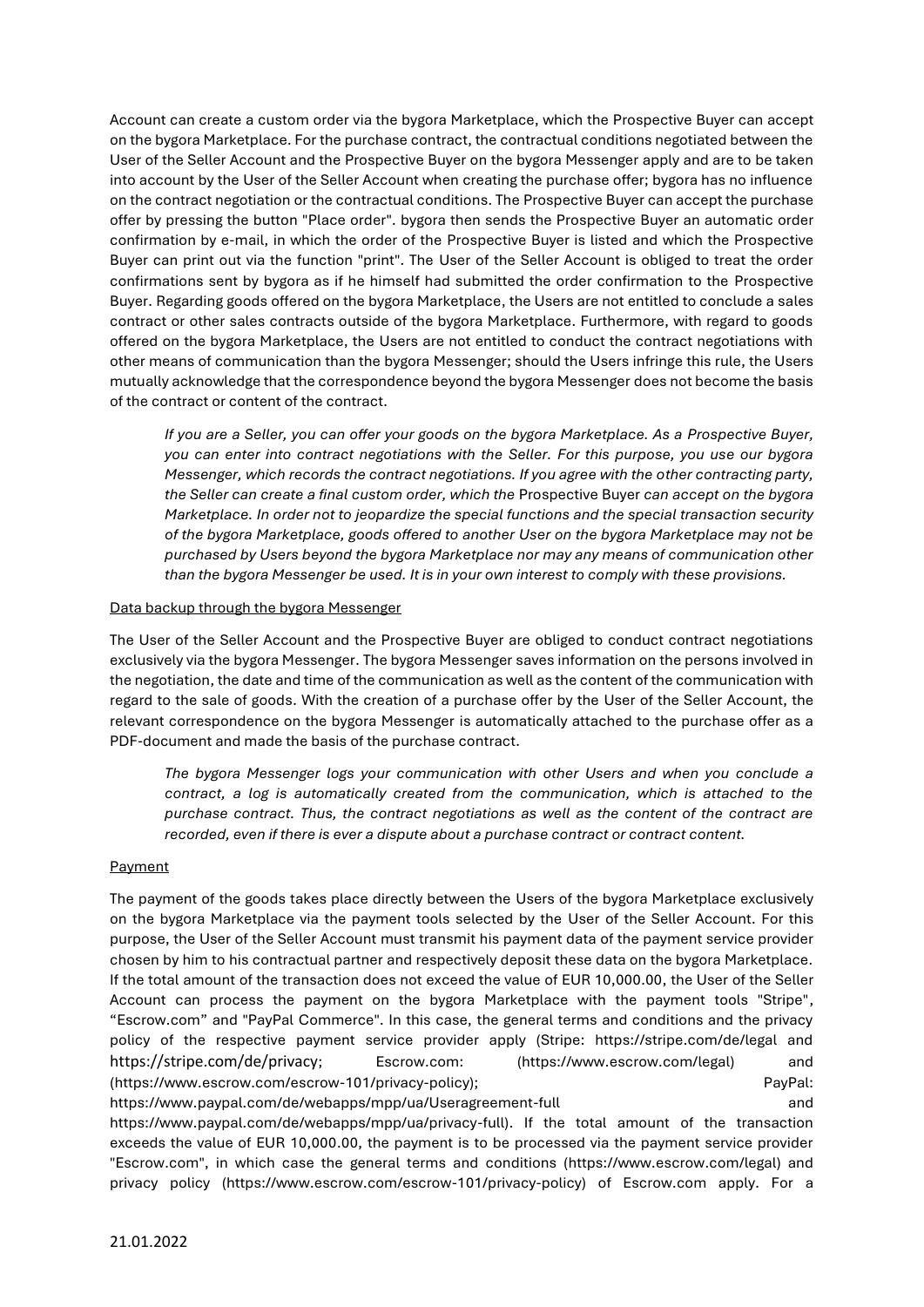transaction via Escrow.com, Escrow.com may charge fees depending on the amount of the transaction, which are solely based on Escrow.com's payment terms (https://www.escrow.com/fee-calculator).

*As a seller, you may choose from the payment service providers offered on the bygora Marketplace for the transaction. From an amount of EUR 10,000.00, however, special regulations apply (e.g. anti-money-laundering provisions), so that we have formed a partnership with Escrow.com to simplify processing and increase transaction security. Payments of up to EUR 10,000,000.00 can be processed here. For the use of Escrow.com fees are incurred, which are to be borne by the Users.*

# Delivery

The delivery of the goods is to be agreed by the parties directly via the bygora Messenger as part of the contract negotiation and is to be carried out by the parties independently of the bygora Marketplace in accordance with the agreed conditions.

*You can negotiate the transport of the purchased goods yourself with the other contracting party. Likewise, you can handle the transport yourself.*

#### **Will my data be treated confidentially?**

bygora undertakes to treat as confidential all commercial, technical or other company-related information requiring secrecy which is disclosed or made accessible to bygora as a result of the business relationship and which is not intended for publication as a result of the use of the bygora Marketplace, and to use such information exclusively for the purposes of the business relationship and to pass it on only to those employees who are obliged to observe confidentiality.

bygora undertakes not to pass on confidential information to third parties or make it accessible in any other form, unless expressly stipulated otherwise, or unless this is required by the use and functioning of the bygora Marketplace, and to take all reasonable precautions to prevent access by third parties.

All information that the User discloses or makes accessible to bygora, which is expressly designated as confidential or which is recognizable as trade secrets to a reasonable third party due to its content ("**Confidential Information**"), is subject to confidentiality. The obligation to maintain confidentiality shall not apply or no longer to information which demonstrably (i) is or becomes publicly accessible without this being the responsibility of bygora, (ii) was already available to bygora at the time it was obtained or was subsequently compiled by it independently of the transmission by bygora, (iii) was obtained from a third party without breach of a confidentiality obligation, provided that, to the knowledge of bygora, the third party does not breach any duty of confidentiality by transmitting the information, or (iv) was developed by bygora independently and without recourse to Confidential Information, or (v) the User has consented to the transmission in text form or on the basis of the functioning of the bygora Marketplace. The burden of proof for the existence of one of the above exceptions is borne by bygora.

The User retains ownership and all other rights to the Confidential Information, whether protectable or not. Upon the User's request, bygora shall return the received embodied Confidential Information, to the extent it is not part of the Buyer Account, as completely as possible. bygora may instead destroy or delete the Confidential Information. In this case, the destruction or deletion must be confirmed in writing upon request. This obligation shall not apply to Confidential Information (i) stored in routine backups, (ii) required to be retained by law, regulation, court order and/or governmental authority, or (iii) copies of Confidential Information retained by bygora for records purposes. The confidentiality obligations under this Agreement remain unaffected.

*The business or trade secrets that you may entrust to bygora when using the bygora Marketplace are treated confidentially. Therefore, bygora proactively submits to a confidentiality obligation and it is not necessary to enter into a separate confidentiality agreement.*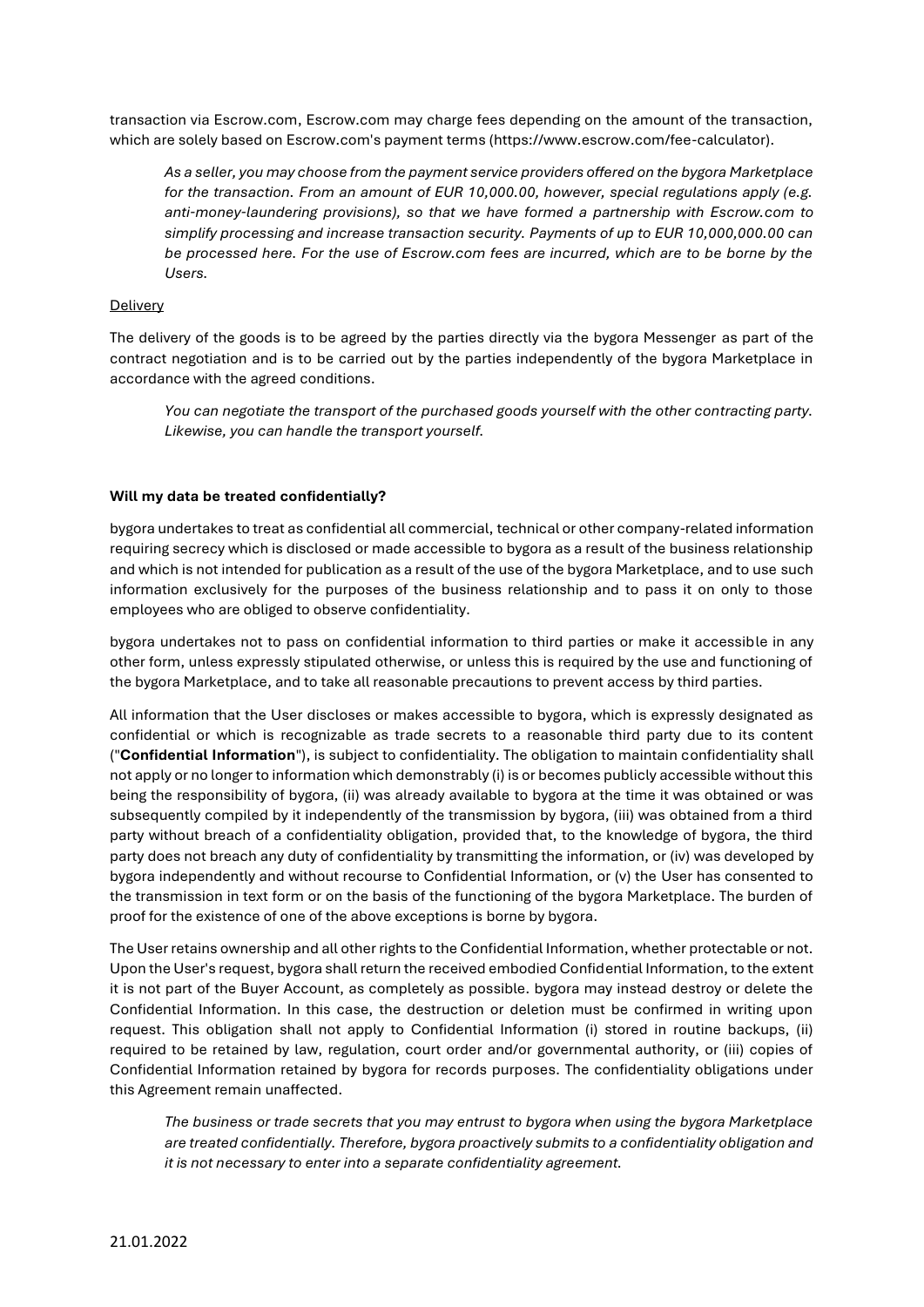#### **When is data from bygora Messenger released or deleted?**

The data stored and logged in the bygora Messenger will be stored by bygora for a period of 5 years from the date of the conclusion of the contract and can be accessed by any party to the contract via the bygora Marketplace and may also be used outside the Buyer Account or Seller Account.

*To increase legal and transactional security, we save your contract negotiations on the bygora Messenger for a period of 5 years. If – which we hope does not happen – a disagreement with the other contracting party or even a legal dispute should arise, you can retrieve the correspondence from the bygora Messenger. Also, for this reason we have excluded the use of other means of communication on the bygora Marketplace.*

#### **Does bygora take business decisions off my hands?**

The User is solely responsible for his business decisions, including those based on the use of the bygora Marketplace or the bygora Messenger.

*At no time does bygora prescribe how a company should act. Every User is free to decide whether and under which conditions he wants to conclude a contract on the bygora Marketplace. Since you are free in your business decisions, bygora assumes no liability if they prove to be disadvantageous. Just as bygora will not participate in any business success that you achieve as a result of using the bygora Marketplace.*

# **Are my sales on the bygora Marketplace subject to sales tax?**

The User of a Seller Account is responsible for checking and deciding whether the respective transaction on the bygora Marketplace is subject to VAT. bygora does not provide any tax advice and does not issue any recommendations.

*Regarding the large number of international transactions on the bygora Marketplace, bygora cannot check in each individual case whether sales tax is due for a sale or not. The Seller may carry out a corresponding tax check himself and save the corresponding conditions for the Buyer in the Seller Account or take them into account when creating an offer or during the contract negotiations.*

#### **Is the bygora Marketplace always and continuously available?**

bygora may modify, suspend or terminate the bygora Marketplace, provided and to the extent that the contractually agreed service continues to be available to the User. bygora strives to make the bygora Marketplace available to the User with as little interruptions as possible; however, from a technical point of view, a continuous uninterrupted availability (100 %) of the bygora Marketplace cannot be guaranteed. In particular, maintenance, security or capacity issues, as well as events beyond the control of bygora (such as disruptions of public communication networks, power outages, etc.) may lead to disruptions or temporary suspension of the bygora Marketplace.

*We reserve the right, for example, to rename the bygora Marketplace or to add new functions. For this, it would not be practicable to obtain the consent of every User. However, contractually we always are obliged to provide at least the services that we promised you at the time of the conclusion of the contract. Of course, we always try to provide the bygora Marketplace as uninterrupted as possible and to give you the best User experience. So far, we have succeeded in keeping the bygora Marketplace uninterrupted – except for short interruptions due to updates and improvements.*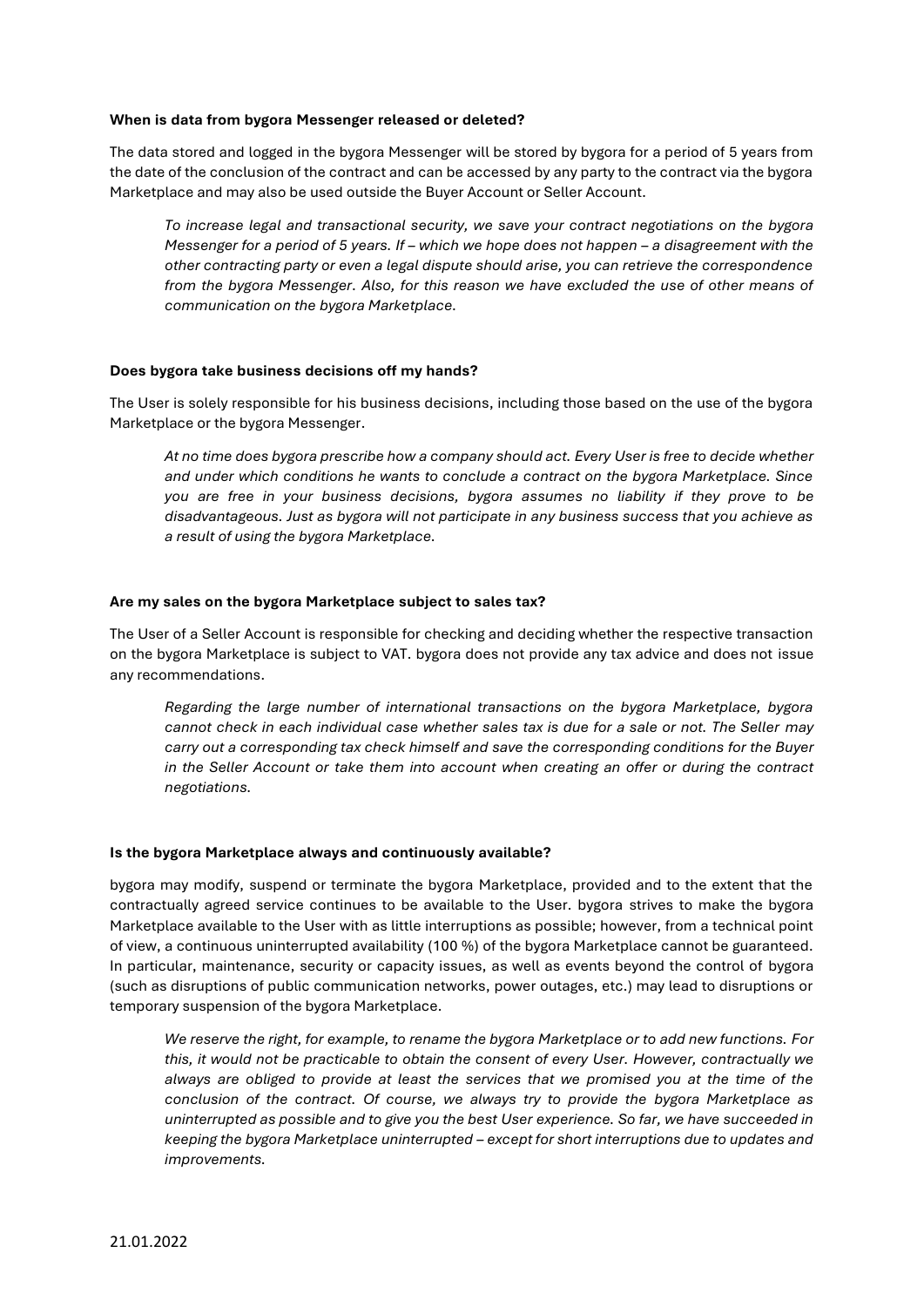#### **What is the liability of bygora?**

bygora is liable without limitation in the case of intent or gross negligence, for injury to life, limb or health, according to the provisions of the Product Liability Act as well as to the extent of a guarantee assumed by bygora. In the case of a slightly negligent breach of an obligation that is essential for the achievement of the purpose of the contract (cardinal obligation), the liability of bygora is limited to the amount of the damage that is foreseeable and typical according to the type of the transaction in question. A further liability of bygora does not exist. This limitation of liability also applies to the personal liability of the employees, representatives, organs and vicarious agents of bygora. bygora is only liable for the loss of data up to the amount that would have been incurred to restore the data if it had been backed up properly and regularly. Any further liability of bygora is excluded on the merits.

*A disclaimer is common in business transactions. We have taken care to find a balanced and fair disclaimer regarding the liability of bygora.*

#### **Does bygora use subcontractors?**

bygora is entitled at any time to use subcontractors or vicarious agents to fulfil its contractual obligations towards the User without the need for the User's consent.

*bygora cannot provide all services (e.g. webhosting) itself. bygora will – in its own interest – select the subcontractors very carefully and monitor their reliability, because ultimately bygora is liable for any fault of the subcontractors towards the User as for its own fault. For reasons of practicability, we cannot obtain the consent of all Users for every change of subcontractor.*

#### **What happens in the event of force majeure?**

In cases of force majeure, bygora is released from the obligation to provide the services for the duration and to the extent of the effect. Force majeure is any event beyond the control of bygora, by which bygora is wholly or partially prevented from fulfilling its obligations, including fire damage, floods, strikes and lawful lockouts as well as operational disruptions or official decrees for which bygora is not responsible. Supply difficulties and other performance disruptions on the part of the suppliers of bygora are only considered force majeure if the upstream supplier for its part is prevented from providing the service incumbent upon it by an event in accordance with sentence 2. bygora will immediately notify the User of the occurrence and cessation of the force majeure and will use its best efforts to remedy the force majeure and to limit its effects as far as possible. The right of each contracting party to terminate the contract for good cause in the event of prolonged force majeure remains unaffected.

*We always try to provide our services as good and uninterrupted as possible. However, if, for example, an earthquake or fire destroys the IT infrastructure of our hosting service provider, we simply cannot provide the service. Therefore, we are released from our performance obligations for the period of force majeure.*

# **What happens if I do not comply with the rules of the bygora Marketplace?**

bygora reserves the right, in the event of suspicion of improper use or significant breaches of contract, to investigate these processes, to take appropriate precautions and, in the event of justified suspicion, to block the User's access to the content and/or, if necessary, to terminate the contractual relationship without notice in the event of particularly serious breaches. The User must inform bygora immediately of any indications of misuse of the bygora Marketplace.

*If bygora determines, for example, that a User is providing incorrect information or is using the bygora Marketplace for anti-competitive purposes, bygora will immediately block this User to protect honest Users and terminate the contractual relationship. If you notice an abusive use of*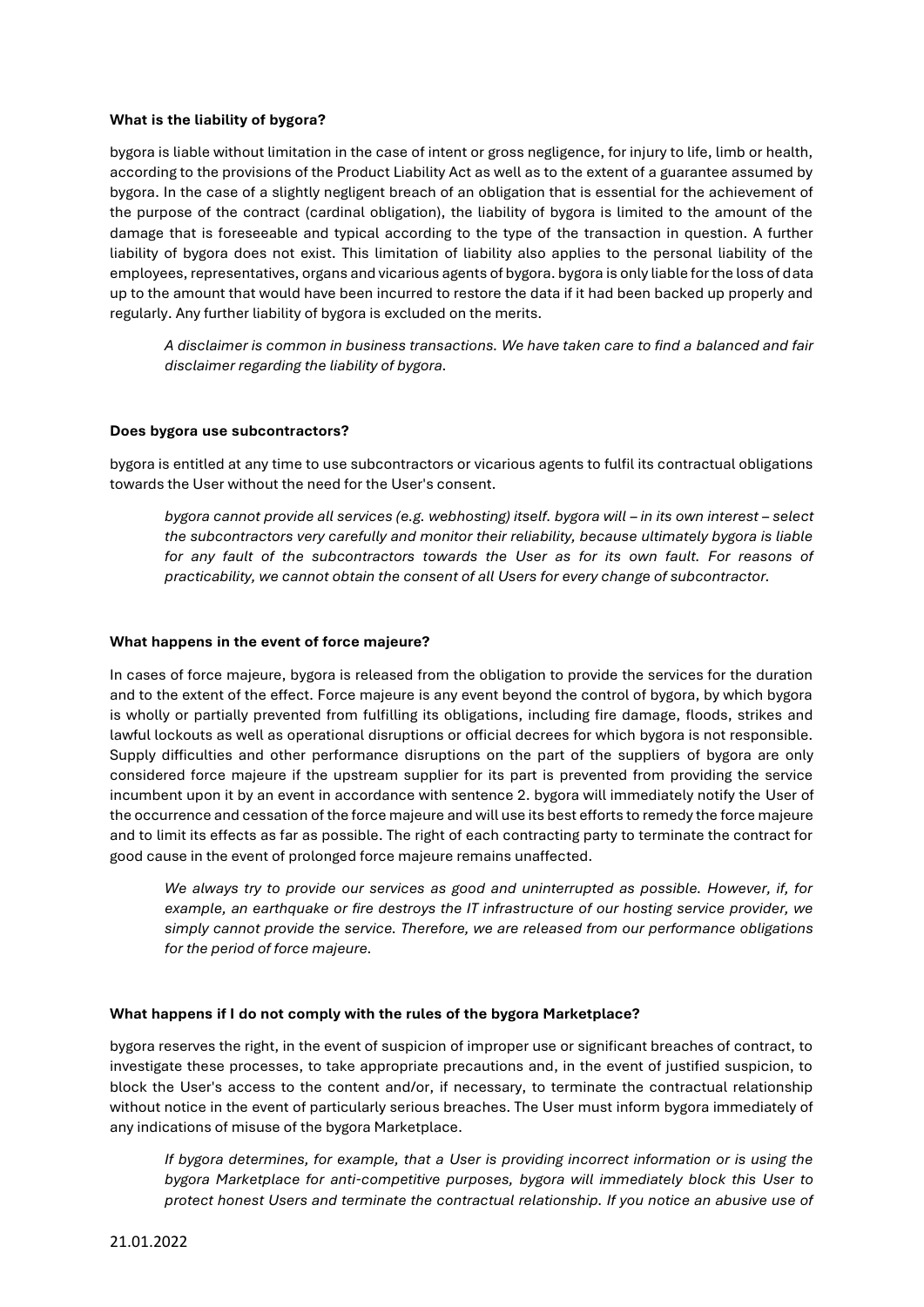*the bygora Marketplace, you must inform us immediately – also in your own interest and in the interest of every other User.*

# **Do I receive any rights to the software or to the bygora Marketplace?**

Unless expressly stated otherwise in these General Terms and Conditions, bygora reserves all proprietary rights to the bygora Marketplace, in particular with regard to the methodology, the calculation model, the underlying process, the structure and the design of the bygora Marketplace as well as the software used on the bygora Marketplace. bygora does not grant the User any proprietary rights to the software used on the bygora Marketplace, in particular its source code. The User is not entitled to reproduce the software used on the bygora Marketplace, to edit it (including redesigning the software, converting it into other programming languages and for other operating systems), to transfer it into other forms of presentation and to change, continue and supplement it in any other way, to distribute it in unchanged or changed form, to reproduce it publicly or to transfer the rights of use granted within the framework of this contract of use, whether for a fee or free of charge. Any exploitation and marketing rights are exclusively reserved by bygora. The User is only entitled to decompile and reproduce the software used on the bygora Marketplace if this is required by law.

*As a User, you receive the right to use the bygora Marketplace as a service. We have invested a lot of development effort in the bygora Marketplace, so that our developments remain our intellectual property and we do not transfer this within the framework of a usage agreement.*

# **May I collect information provided on the bygora Marketplace?**

The User is not entitled to publish, make publicly accessible or otherwise publicly use the contents or parts thereof provided on the bygora website and the bygora Marketplace or to search, copy, make publicly accessible or otherwise use them in whole or in part with the aid of technical aids – in particular so-called screen-scraping technologies such as crawlers or bots.

*The bygora Marketplace is intended to provide Users with a transparent form of pricing and contracting. We want to prevent the content provided on our website from being used by third parties to make it public or also to use it against our Users or to influence competition.*

# **Why do the T&Cs of bygora apply exclusively?**

These General Terms and Conditions apply exclusively. Deviating, conflicting or supplementary general terms and conditions of the User only become part of the contract if and insofar as bygora has expressly agreed to their validity.

*bygora has tailored these General Terms and Conditions to the bygora Marketplace and found a fair solution for both sides. bygora does not have the capacity to check whether the general terms and conditions of every customer are also suitable for the services of bygora. Also, the general terms and conditions of a customer cannot be adapted to the very specific requirements of the bygora Marketplace, so that unfortunately they often contain unsuitable regulations.*

# **What other general provisions are there?**

The User is only entitled to a right of set-off if his counterclaims have been legally established or are undisputed by bygora. The law of the Federal Republic of Germany applies exclusively, with the express exclusion of the UN Convention on Contracts for the International Sale of Goods. The exclusive place of jurisdiction for all disputes in connection with the bygora Marketplace and these General Terms and Conditions is the Munich I Regional Court in Munich, Bavaria, Germany (Landgericht Muenchen I). These